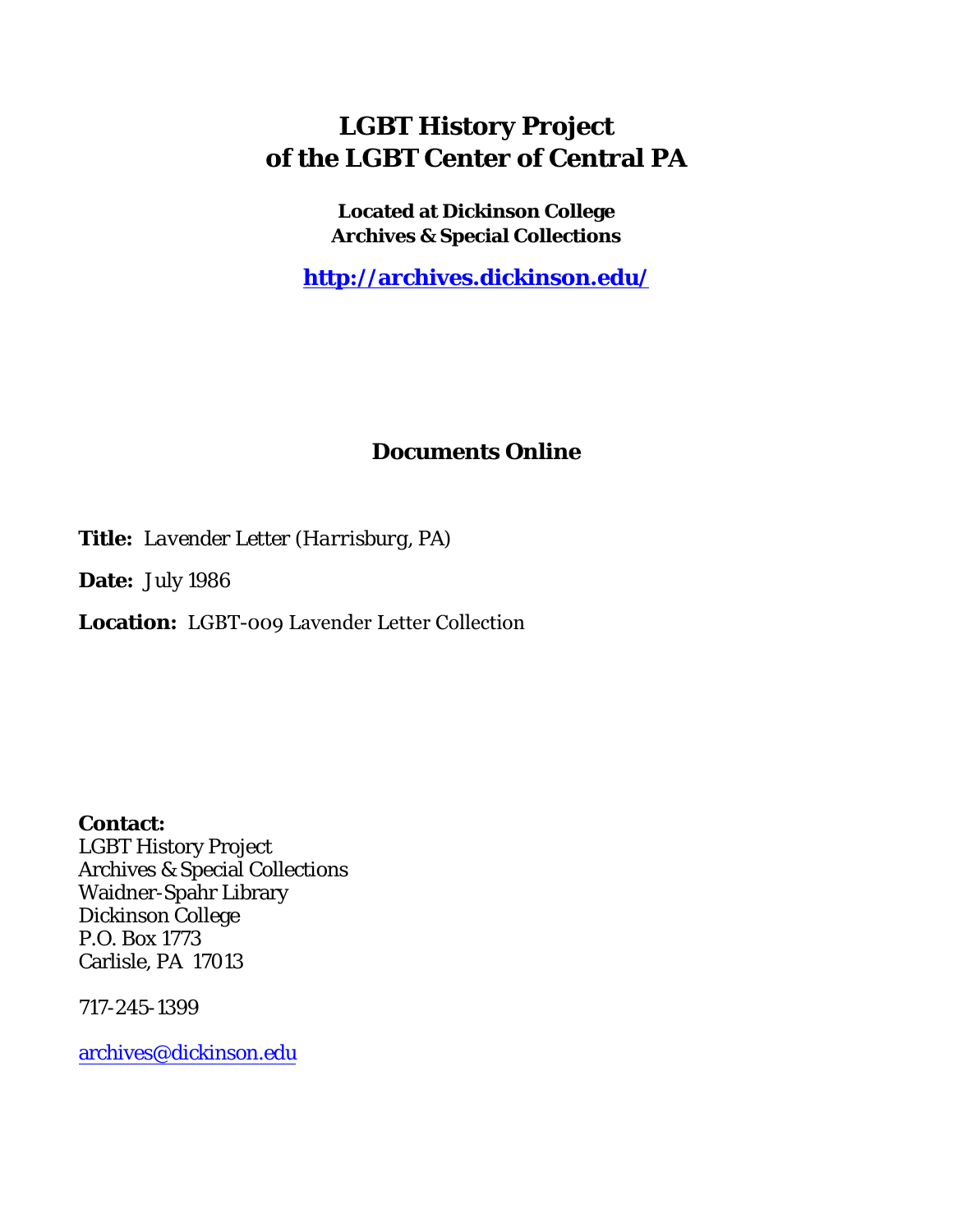## avender Letter

Volume 4, No 6

A CALENDAR OF EVENTS FOR AND BY LESBIAN WOMEN IN CENTRAL PENNSYLVANIA

JULY 1986

WEDNESDAY, JULY 2 - 8:30-12:30\_\_ Bobbi Carmitchell in concert at the Golden Eagle in Lancaster, 170 East King Street.

THURSDAY, JULY 3 - 9:00-12:00...Bobbi Carmitchell in concert at Lancaster Dispensing Co., Lancaster, 33 Market Street.

THURSDAY, JULY 3-4-5...Blueberry Ridge, Women's Guest House. \$205-250 for 2. Call 718/729-1748.

SATURDAY, JULY 5 - 3-5PM...MCC sponsored Youth-Glo, young people's opportunity to discuss issues of being gay. Sts., Hbg. Friends Meeting House, 6th and Herr 236-7387.

SUNDAY, JULY 6 - 7:30PM...MCC Worship Service, Friends Meeting House, 6th & Herr Sts., Hbg.

SUNDAY, JULY 6 - 7PM...MCC Worship Service, Unitarian Church of Lancaster, 538 West Chestnut Street.

MONDAY, JULY 7 - 7-9PM...Susquehanna Lambda<br>(Williamsport) sponsored R.A.P., "Legal problems of gays". Call Cindy for info, at 275-6225.

SATURDAY, JULY 12 - Susquehanna Lambda sponsored AIDS benefit for the Williamsport area. Call State College Gay and Lesbian Switchboard (814)237-1950 from 6-9PM.

SATURDAY, JULY 12 - Lambda Alive (Reading Area)<br>sponsored Kids Day at Dorney Park. Prices from salukuar, Juli 12<br>sponsored Kids Day at Dorney Park. Prices from<br>\$9 to \$18 for day, including food. For more info. \$9 to \$18 for day, including food. call 378-5577.

SUNDAY, JULY 13 - 12 Noon on...Lancaster Women's picnic setting, York area, will entertain. A wonderful way to spend a Sunday. Call Helpline for location at Potluck. Outdoor Bobbi Carmitchell 397-0691 .

SUNDAY, JULY 13 - 6PM...Dignity sponsored Dinner Dance at Railroad House, Front and Perry Sts., Marietta. Reservations deadline July 6. Call Alan at 234-2024 for details. Cash bar and dancing.

SUNDAY, JULY 13 - 7:30PM...MCC Worship Service, Friends Meeting House, 6th & Herr Sts., Hbg.

SUNDAY, JULY 13 - 7PM..-MCC Worship Service, Unitarian Church of Lancaster, 538 West Chestnut Street.

WEDNESDAY, JULY 16 - 8:30-12:30...Bobbi Carmitchell in concert at Golden Eagle, Lancaster, 170 East King Street.

THURSDAY, JULY 17 - 7:30-9PM...Lambda Alive (Reading Area) sponsored support group held at YWCA, Sth and Washington Streets.

FRIDAY, JULY 18 - 7PM\_\_ Dignity sponsored Mass with champagne reception after Mass. Unitarian Church, 1280 Clover Lane, Hbg. (Off Eisenhower Blvd. 2 Rt. 283, Hbg.)

FRIDAY, JULY 18-28\_\_ Iris Glen Feminist Camp. Women's Retreat on the South River, Annapolis, MD. Weekend or entire week. Outdoor skills, workshops, sailing, canoeing and more. Call 301/951-9040 or write: The Feminist Institute Inc., P.O. Box 30563, Bethesda, MD 20814.

SATURDAY, JULY 19 - 3-5PM...MCC sponsored Youthyoung people's opportunity to discuss issues of being gay. Friends Meeting House, 6th and Herr Sts., Hbg. 236-7387.

SUNDAY, JULY 20 - 7:30PM...MCC Worship Service, Friends Meeting House, 6th & Herr Sts., Hbg.

SUNDAY, JULY 20 - 7PM\_\_ MCC Worship Service, Unitarian Church of Lancaster, 538 West Chestnut St.

SUNDAY, JUNE 20 - 10:30AM\_\_ Women's Center sponsored Feminist Brunch. All women welcome! A small gathering of interesting women. Bring fruit, cheese or bread. Call Women's Center 233-4004 for location (Wed. 6-9PM).

SUNDAY, JULY 20 - 12 Noon...Dignity sponsored Anniversary picnic at Pine Grove Furnace State Volleyball, hotdogs, charcoal and condiments, food/beverage to share and join the fun in the or splash in the creek. Last years attendance 94. Call Aggi for location at 234-5850. Park. Bring sun was

SUNDAY, JULY 20 - 2PM\_\_ Susquehanna Lambda (Williamsport) sponsored Weekend Raps. "What is Heterosexuality and what causes it" Call Cindy for info, at 275-6225.

SUNDAY, JULY 20 - 4-7PM...Bobbi Carmitchell in concert. An evening of quiet guitar music at Bube's Brewery in the Hotel's Outdoor Courtyard. Mt. Joy, PA

THURSDAY, JULY 24 - 9-12:30...Bobbi Carmitchell in concert at the Lancaster Dispensing Co., 33 Market Street, Lancaster, PA

SATURDAY, JULY 26 - 1-8PM\_\_ Lambda Alive(Reading Area) 4th Annual Picnic. Food, drink, games and music with Sue Reider and Teddy. Send stamped self-addressed envelope and \$8 to: PICNIC, P.O. Box 4313, Reading, PA 19606.

SUNDAY, JULY 27 - 7:30PM...MCC Worship Service, Friends Meeting House, 6th & Herr Sts., Hbg.

SUNDAY, JULY 27 - 7PM...MCC Worship Service, Unitarian Church of Lancaster, 538 West Chestnut St.

people from the York area. Call 848-9142 for MONDAY, JULY 28 - 7:30PM...York support group. Get together for support, conversation and fun with location.

THURSDAY, JULY 31 in concert at Bube's ...Bobbi Carmitchell Brewery, Mt. Joy, PA

SATURDAY, AUGUST 2 - 5PM...The Annual Fanny's Team House Picnic. New Hope Area at Pebbles Hill Church. A truely gala event. Women only (last year 70 attended). Bring a dish and drink. Charge \$3-5. Truely an experience. Call 672-9295 for more details.

SATURDAY, AUGUST <sup>2</sup> or 9-- Dignity sponsored swim party. Dignity members free, non-members \$2. Hotdogs and munchies included, BYOB. Date not totally confirmed. Call Aggi at 234-5850 for final date.

SUNDAY, AUGUST 3 - Celebrat the Statue of Liberty's 100th Anniversary with other women. 100 years ago women were excluded from the Statue's dedication ceremonies. Make this years celebration our own! If interested in participating call 202/546-4279, Washington. Celebration held at Liberty Island, NY Harbor, Battery Park, NYC and Liberty State Park NY.

New England Women's Musical Retreat...will NOT be held on this Labor Day Weekend 1986. Any questions, comments or donations write: NEWMR, P.O. Box 217, New Haven, CT 06513. SASE or call 203/529-6840. NEWMR WILL happen in 1987.

SISTERFIRE which was not held this year also, is definitely on for '87.